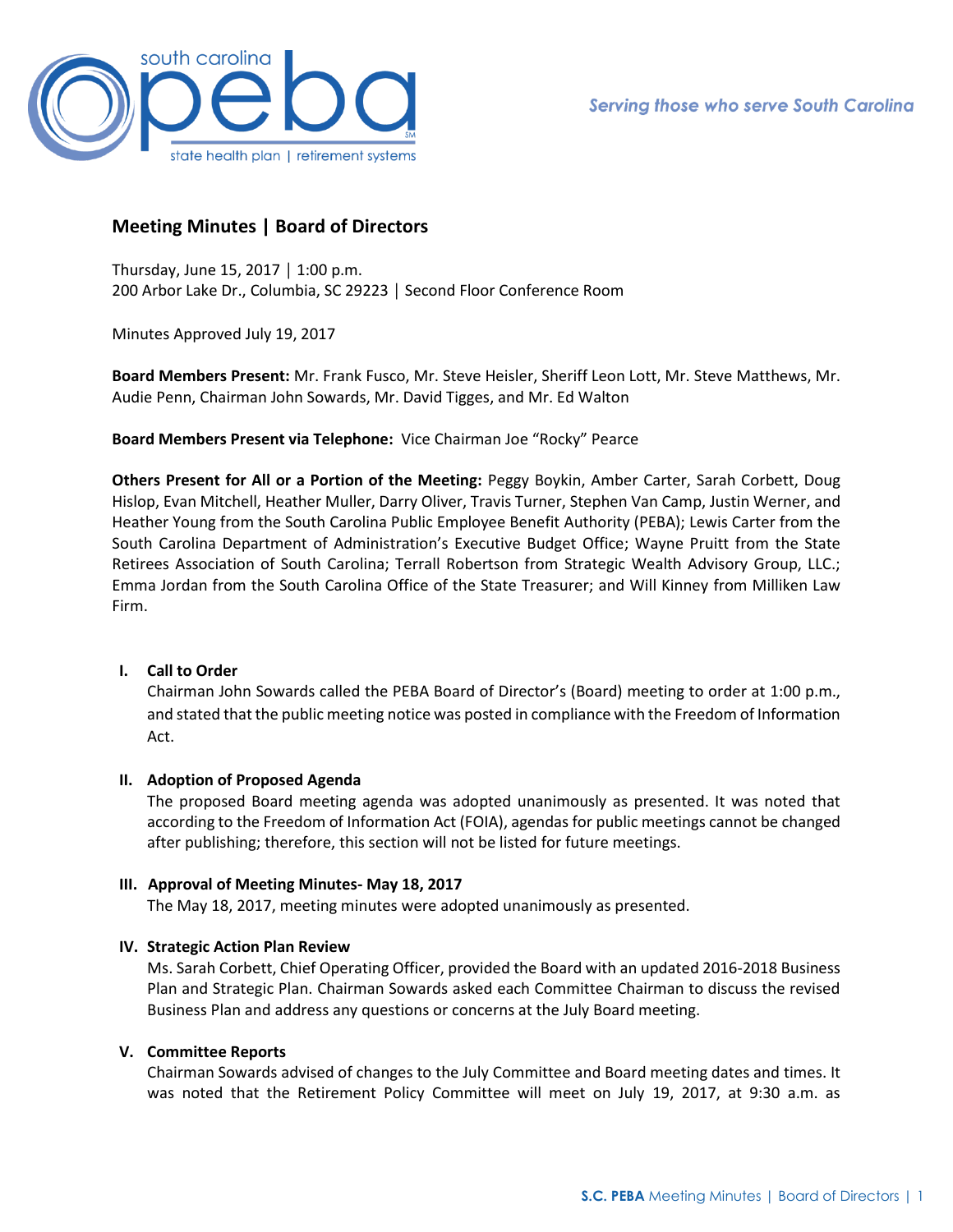previously scheduled. The Finance, Administration, Audit and Compliance (FAAC) Committee will also continue to meet on July 19, 2017, at 2:00 p.m. as previously scheduled. The Health Care Policy Committee meeting will be moved to July 19, 2017, at 3:30 p.m., and the Board meeting will be moved to July 19, 2017, at 4:30 p.m.

Ms. Peggy Boykin, Executive Director, advised that the 2018 Insurance Plan of Benefits will need to be approved by the Health Care Policy Committee and full Board at the July meeting.

Chairman Sowards announced that Mr. Alex Shissias has been appointed to the Board and will serve on the FAAC Committee along with Chairman Steve Matthews and Mr. Frank Fusco. Mr. Steve Heisler will serve as Chairman on the Retirement Policy Committee which includes Sheriff Leon Lott, Mr. David Tigges, and Mr. Ed Walton. Health Care Committee members include Chairman Rocky Pearce, Mr. Frank Fusco, Mr. Audie Penn, and Mr. David Tigges.

## **A. Retirement Policy Committee**

Mr. Tigges stated that the Retirement Policy Committee did not meet in May.

## **B. Health Care Policy Committee**

Mr. Heisler reported that the Health Care Policy Committee met earlier in the day and received a report from BlueCross BlueShield of South Carolina regarding the 2019 State Health Plan adult well visit proposal, and a review on incentives that may be offered to Plan members in the future.

## **C. Finance, Administration, Audit and Compliance (FAAC) Committee**

Mr. Matthews advised that the FAAC Committee met on June 14, 2017, and received the fiscal year 2016 Defined Benefit Plan Benchmarking Analysis as information. Mr. Matthews stated that PEBA's total pension administration cost was \$33 per active member and annuitant which is the lowest in our peer group. Mr. Matthews added that PEBA's cost per member was the lowest in all pension administration categories. Mr. Matthews also advised that PEBA's total service score was 73, which is below the peer median of 81.

Mr. Matthews stated that Mr. John Page, Director of Internal Audit, provided the PEBA internal audit reports including:

- A. Internal Audit Report on Data Security- Removable Media
- B. Memo- Data Reliability- Analytics
- C. Memo- Internal Revenue Code (IRC) Compliance- Retirement Plans
- D. Update Internal Audit Plan Status Report

Mr. Matthews reported that the FAAC Committee approved the Enterprise Risk Management and Compliance Charter as presented.

## **VI.Old Business**

## **Director's Report**

Ms. Boykin stated that PEBA's operating budget includes approximately \$25 million for full funding of the State Health Plan (excluding adult well visits), with no employee premium increase, and no changes in co-payments or deductibles. Ms. Boykin reported that the